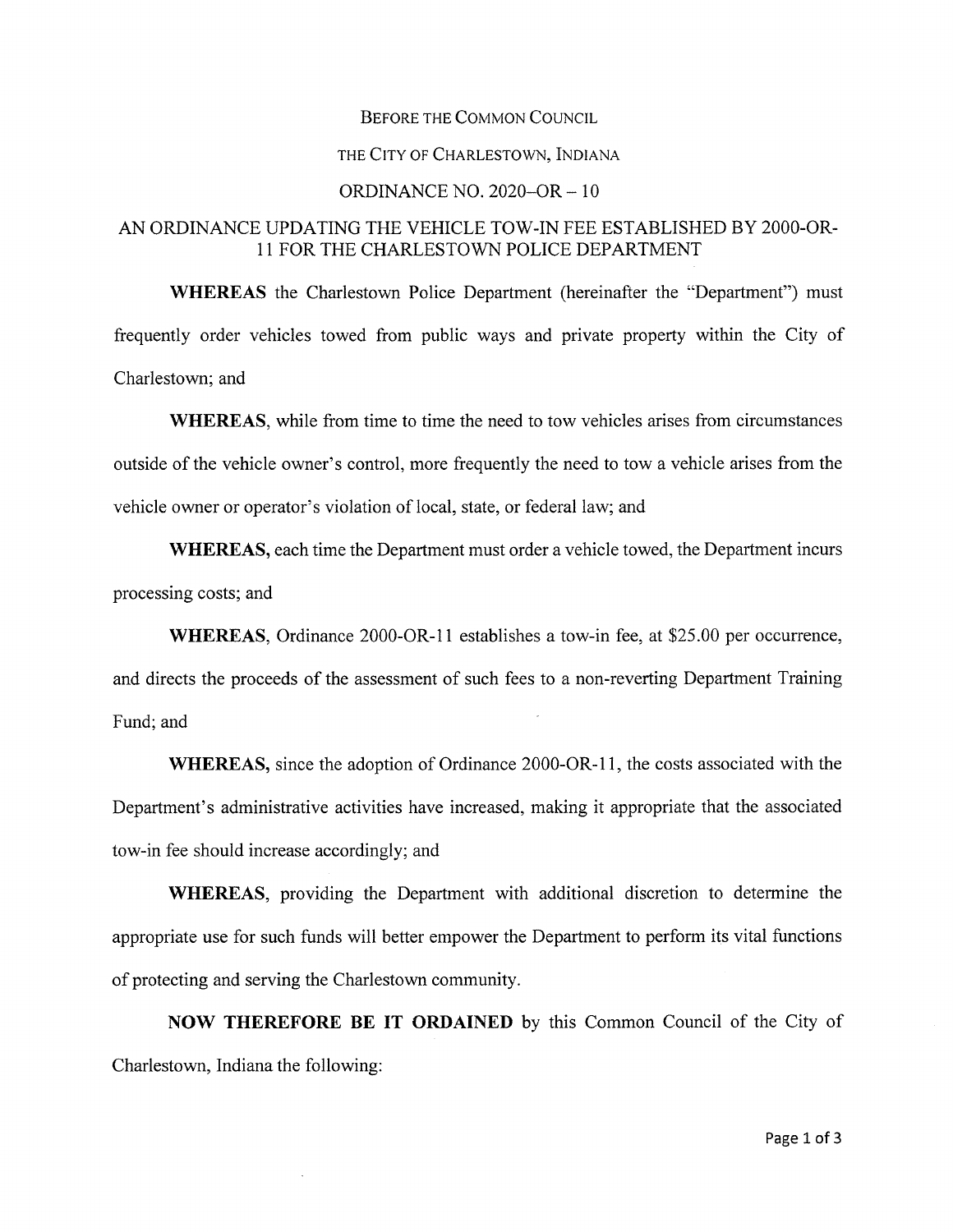- 1. Tow-in Fee: The Department shall continue to assess a tow-in fee for each vehicle which the Department orders towed, except in those instances where a vehicle must be towed as result of circumstances outside of the owner/operator's control. Effective as of the adoption of this Ordinance, this fee shall increase to the amount of forty-five dollars (\$45.00) per occurrence;
- 2. Fee Collection: Each and every entity that provides tow-in services for the Department shall collect the Department's tow-in fee along with any other fees or charges assessed by the towing entity prior to releasing the towed vehicle to its owner, and shall forward all such collected fees to the Department no less frequently than monthly; and
- 3. Fee Direction: Effective upon the adoption of this Ordinance, all tow-in fees collected pursuant to this Ordinance shall be directed to a non-reverting Department Fund which shall be administered by the Chiefofthe Department, and which may be applied to training, equipment, or any other expense deemed reasonably necessary by the Chief for the performance of the functions of the Department.

So **Ordained** this day of 3020

ALL OF WHICH IS RESOLVED AND ADOPTED BY THE COMMON COUNCIL OF THE CITY OF CHARLETOWN, INDIANA upon this date: